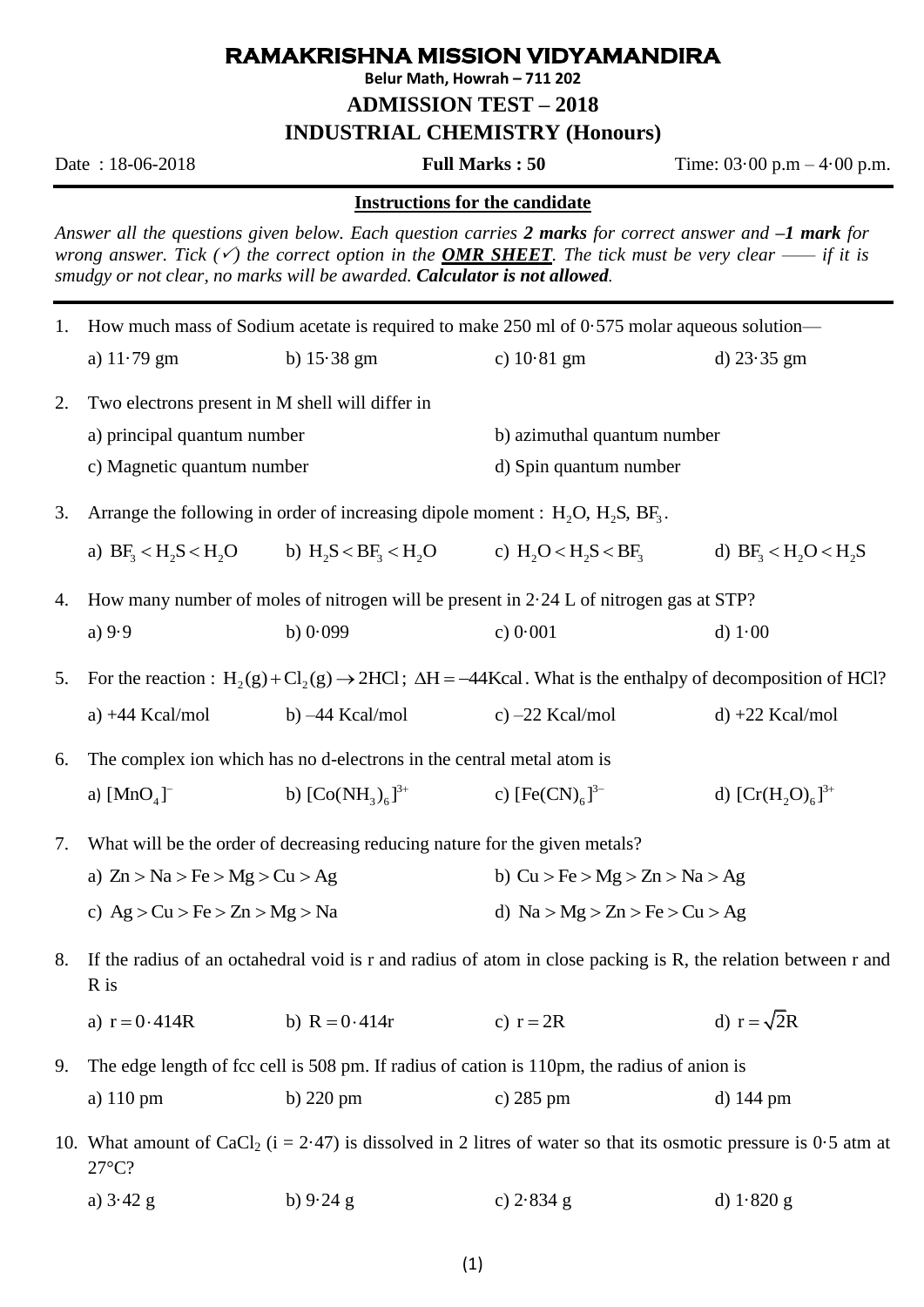| 11. For the cell reaction : $2Cu^{+}(aq) \rightarrow Cu(s) + Cu^{2+}(aq)$ , the standard cell potential is 0.36 V. The equilibrium<br>constant for the reaction is |                                                                              |                                                         |                      |  |  |  |
|--------------------------------------------------------------------------------------------------------------------------------------------------------------------|------------------------------------------------------------------------------|---------------------------------------------------------|----------------------|--|--|--|
| a) $1.2 \times 10^6$                                                                                                                                               | b) $7.4 \times 10^{12}$                                                      | c) $2.4 \times 10^6$                                    | d) $5.5 \times 10^8$ |  |  |  |
|                                                                                                                                                                    | 12. The overall rate of reaction is governed by                              |                                                         |                      |  |  |  |
| a) the rate of fastest intermediate step                                                                                                                           |                                                                              | b) the sum total of the rates of all intermediate steps |                      |  |  |  |
| c) the average of the rates of all intermediate steps                                                                                                              |                                                                              | d) the rate of slowest intermediate step                |                      |  |  |  |
|                                                                                                                                                                    | 13. The activity of an enzyme becomes ineffective                            |                                                         |                      |  |  |  |
| a) at low temperature                                                                                                                                              |                                                                              | b) at atmospheric pressure                              |                      |  |  |  |
| c) at high temperature                                                                                                                                             |                                                                              |                                                         | d) in aqueous medium |  |  |  |
| 14. Which of the following metals cannot be obtained by reduction of its metal oxide by aluminium?                                                                 |                                                                              |                                                         |                      |  |  |  |
| $a)$ Cr                                                                                                                                                            | b) Mn                                                                        | $c)$ Fe                                                 | d) Mg                |  |  |  |
| 15. Arrange the following in decreasing Lewis acid strength : $PF_3$ , $PCl_3$ , $PBr_3$ , $PI_3$                                                                  |                                                                              |                                                         |                      |  |  |  |
| a) $PI_3 > PBr_3 > PCl_3 > PF_3$                                                                                                                                   |                                                                              | b) $PF_3 > PCl_3 > PBr_3 > PI_3$                        |                      |  |  |  |
| c) $\text{PCl}_3 > \text{PBr}_3 > \text{PI}_3 > \text{PF}_3$                                                                                                       |                                                                              | d) $PBr_3 > PI_3 > PF_3 > PCl_3$                        |                      |  |  |  |
|                                                                                                                                                                    | 16. $(CH_3)_3C-CH_2OH \xrightarrow{Cone. H_2SO_4} X$ ; In the reaction, X is |                                                         |                      |  |  |  |

a) 
$$
(CH_3)_2C = CHCH_3
$$
  
b)  $CH_3C = CH$   
c)  $(CH_3)_2CHCH_2CH_3$   
d)  $CH_3-CH_2-C = CH_2$   
 $CH_3$ 

17. The correct order of strength of acidity of the following compounds is